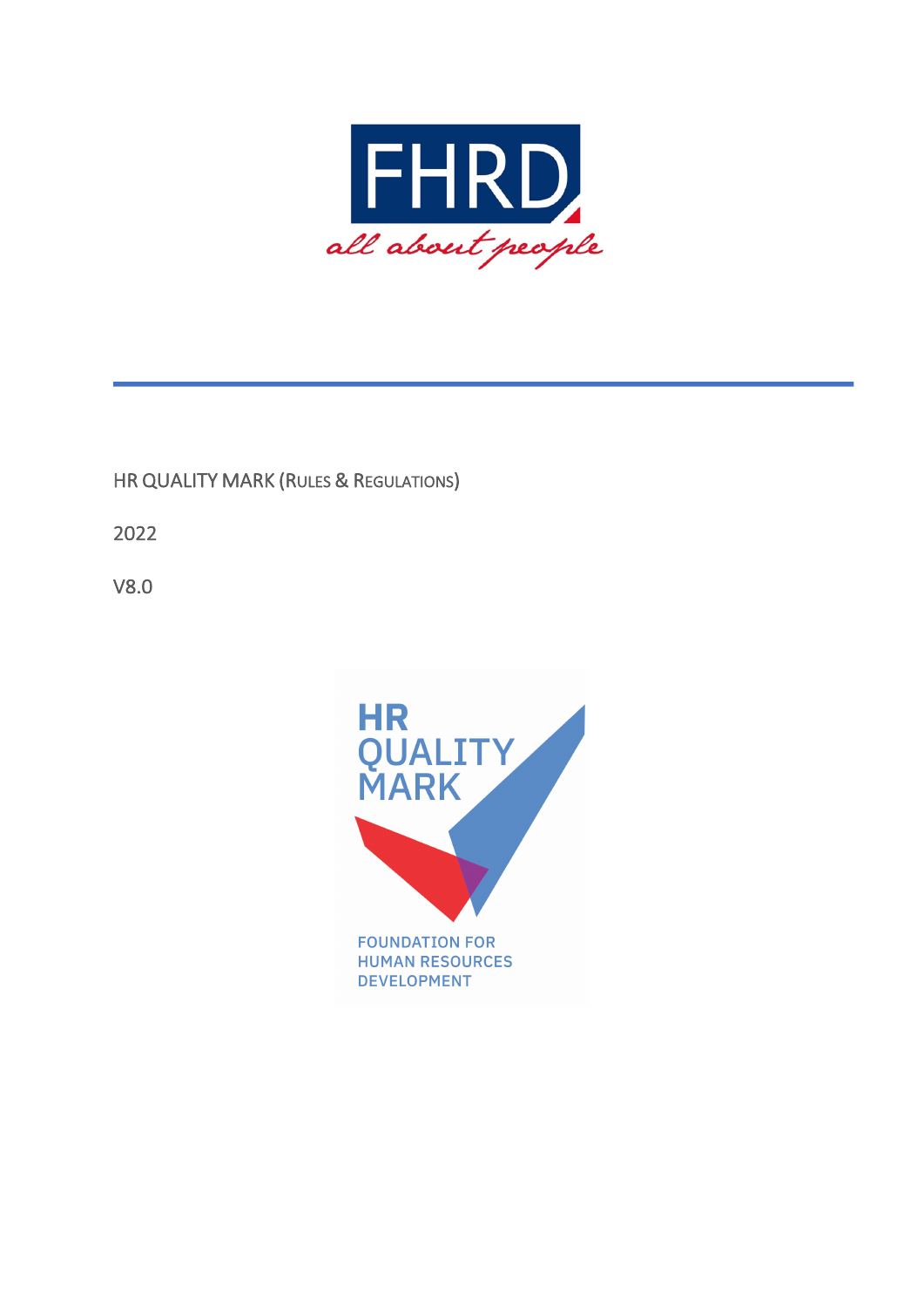### CONTENTS:

### 1. INTRODUCTION

- 1.1. Objective
- 1.2. Context
- 1.3. What are the expected benefits of obtaining the HR Quality Mark?
- 1.4. Duration of the incentive
- 1.5. Designated Authority
- 1.6. Applicable and Eligible Organisations

## 2. THE HR QUALITY MARK

- 2.1. HR Quality Mark Principles
- 2.2. HR Content Areas

### 3. THE APPLICATION

- 3.1. Process
- 3.2. Timeline
- 3.3. Eligible Criteria -
- 3.4. HR Quality Mark logo

### 4. INFORMATION ON DATA PROTECTION

- 4.1. Our Commitment to Data Protection
- 4.2. How your information will be used
- 4.3. Contact us.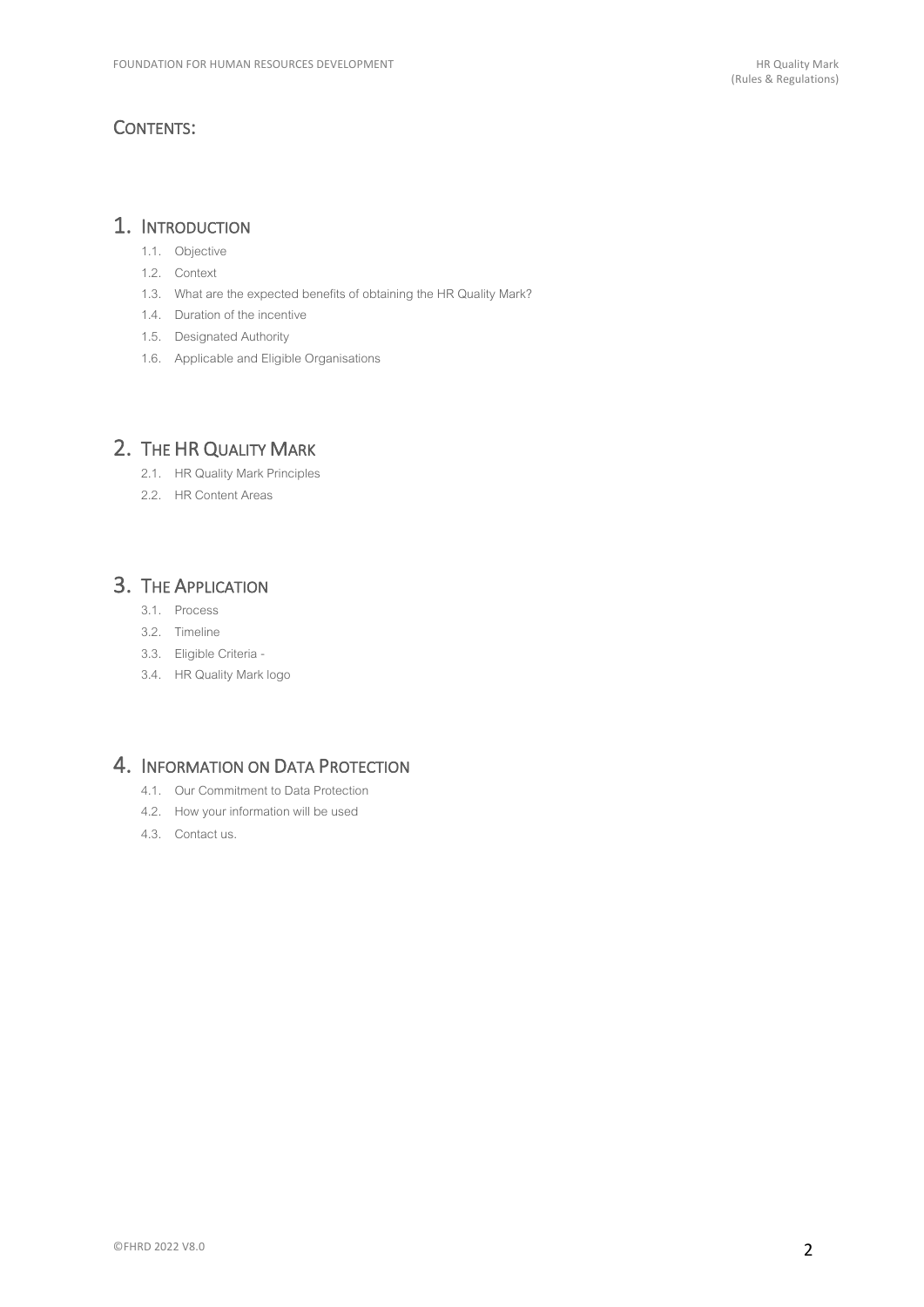## 1 Introduction

### 1.1 Objective

The objective of the HR Quality Mark is to recognise organisations for their HR competence and professionalism.

The aim of the HR Quality Mark is to acknowledge:

- Good practices that maximise employee engagement as part of the strategy and operations of the organisation.
- Organisations which invest in the ongoing learning and development of their employees to improve overall individual, team and organizational performance.
- HR performance and reward practices which add value to the organisation.
- HR practices that are meant to ensure equality, inclusion, fairness and the well-being of employees at the workplace.

The HR Quality Mark encourages entities to invest in their human resource practices to attract, engage and retain a productive and talented workforce, thereby generating business returns.

### 1.2 Context

Many organisationsare facing new challenges to gain competitive advantage due to an increase in economic growth and changes in the labour market. The competition for talent, the challenges and complexities to engage a skilled and multi-generational workforce are creating a new reality that HR professionals have to adapt to.

For this reason, the Foundation for Human Resources Development (FHRD)'s HR Quality Mark recognises the efforts and achievements of small, medium and large organisations in the field of HR.

#### 1.3 Benefits

There is an increasingly greater need today to understand, monitor, track, and measure, how well people are being managed and developed. The HR Quality Mark Certification benefits organisations in the following manner:

- **External Recognition** 
	- $\triangleright$  The HR function will be recognised as a leader in HR practices among local and international organisations
	- $\triangleright$  Promotion of the organisation as an employer of choice
- **Internal Recognition** 
	- $\triangleright$  Elevates the status of the HR function within the organisation
	- $\triangleright$  Motivates the HR team to strive for excellence
- § **Report**
	- $\triangleright$  Assessors issue a brief report identifying areas of strength and improvement.

### 1.4 Duration

The HR Quality Mark certification is applicable for a period of three years, during which respective organisations must be fully paid FHRD members.

### 1.5 Designated Authority

This programme is administered by FHRD. FHRD reserves the right to review, revise, issue and publish updates to the official programme guidelines as may be required from time to time.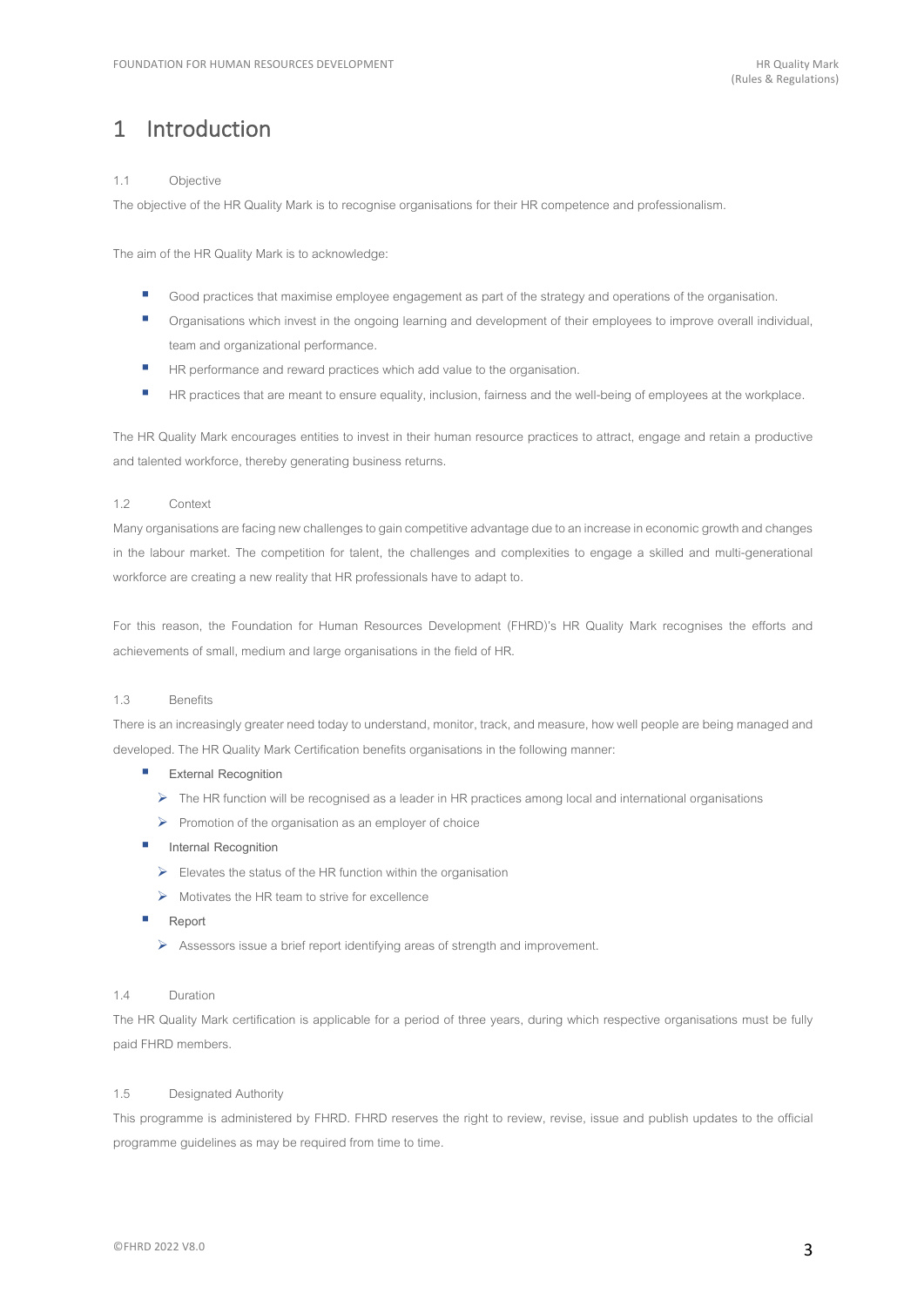### 1.6 Applicable and Eligible Organisations

To be eligible to apply for the HR Quality Mark, organisations must have at least 10 full-time employees registered with Jobsplus. Applicants must be fully compliant with all the statutory obligations. The organisation and its people must show they follow ethical standards in their line of business.

## 2 The HR Quality Mark

### 2.1 HR Quality Mark Principles

The Quality Mark provides that impetus for organisations to invest in their own people. Applicants will acquire sectoral know-how and good practices and will be subject to external evaluation of their HR practices. This will enable them to gauge the strengths of their organisation's HR function and note the areas for improvement.

The aim of the FHRD Quality Mark is not to create competition between various organisations but to encourage all entities, irrespective of size and sector, to invest in their HR practices. There are no restrictions or rankings on how many entities can achieve this award, as long as the established criteria are satisfied.

### 2.2 HR Content Areas

Organisations will be assessed in the following seven HR content areas:

- 1. HR Policies and Practices
- 2. Recruitment, Selection and Talent Management
- 3. Compensation, Benefits and Total Rewards
- 4. Employment and Industrial Relations
- 5. Performance Management
- 6. HR Information Systems
- 7. People Training and Development

The HR Quality Mark (Guidelines for Organisation) provides further details on the above content areas.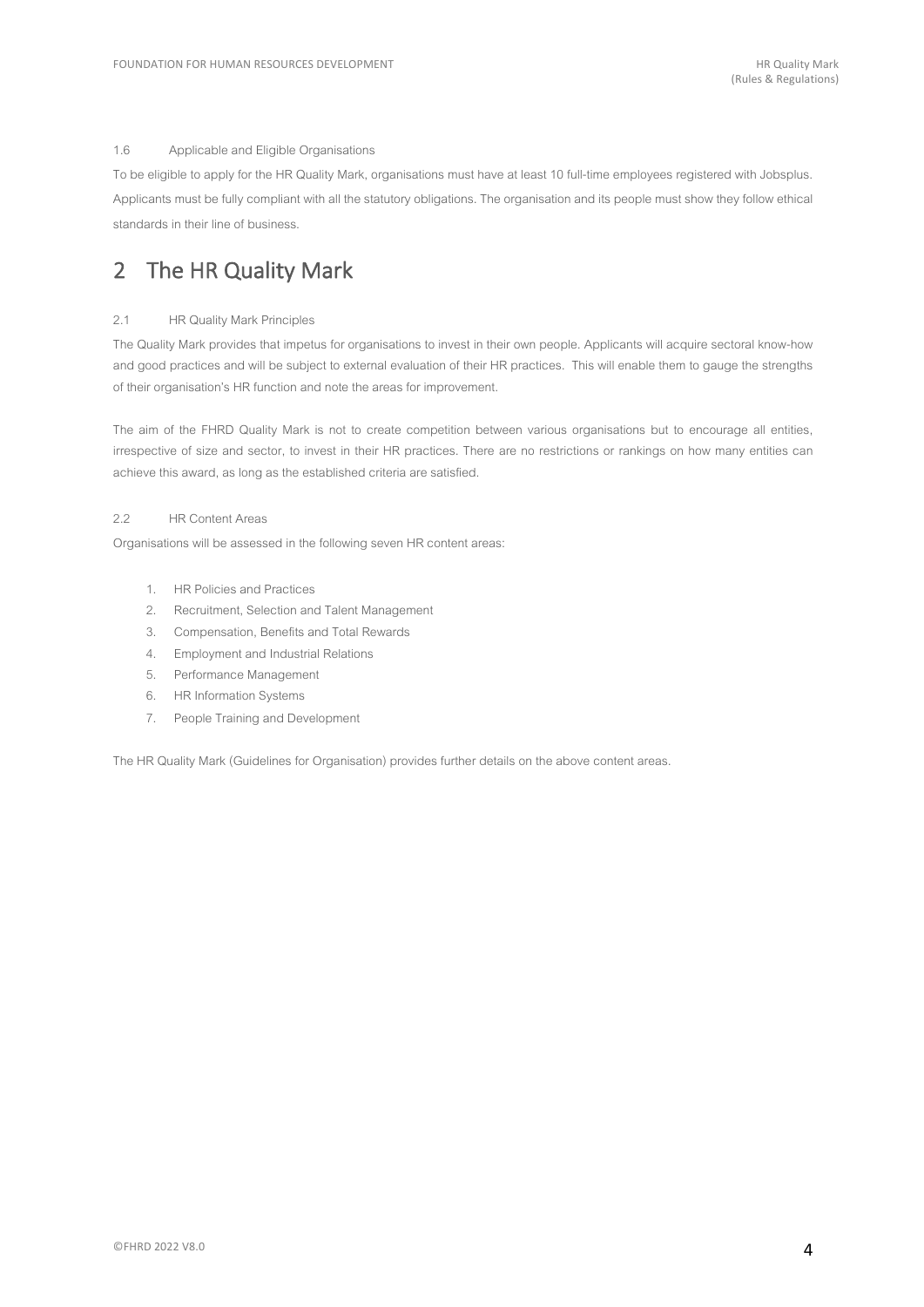# 3 The Application

### 3.1 The Process

In order to apply for the HR Quality Mark, interested organisations are to fill in an online application form as well as pay the respective FHRD Membership fee for the current year. http://fhrd.org/hr-qualitymark

Applicants are also to send, via e-mail, proof of the organisation's size (A Jobsplus Dashboard Screenshot with the number of employees registered with the organisation will suffice) and all the other documents listed in Clause 4 as well as the fee in line with Clause 2.

On receipt of all the above, two evaluators will visit the organisation. The evaluators are to submit a technical report to FHRD including their recommendations for improvement. Each participating organisation will receive the outcome of the assessment from FHRD. The outcome of the evaluation process is final.

It is envisaged that the HR Quality Mark will run at least once a year. All fees are to reach FHRD by the application closing date as a cut off period.

Applications for this intake will be evaluated during the period April-May.

An HR Quality Mark award ceremony will take place after every intake to celebrate those successful organisations deserving of this award. A memento for the HR Quality Mark will be given to each successful organisation during the award ceremony.

### 3.2 HR Quality Mark Timeline



### 3.3 Eligible Criteria

- Successful organisations will be awarded the HR Quality Mark Certification based on a marking system tied to a set of questions relating to the seven content areas, with a pass mark of 75% in **each** Content area.
- All organisations will receive a report identifying their respective areas of strength and areas which need improvement.
- Organisations who fail in achieving the HR Quality Mark are eligible to re-apply when the next intake is launched.
	- o If an organisation fails in more than one content area, that organisation will be required to re-apply for the whole audit once again in the next intake.
	- o If an organisation fails in only one content area, that organisation will be given the possibility to rectify within 3 months and will be re-assessed only on that area and they will not need to re-apply with the next intake. Organisations must inform FHRD about their request for re-assessment within one week from report date. An additional fee will apply for this re-assessment to take place.
- In order to create a level playing field, small and medium sized organisations will be entitled to positive discrimination in the form of a decreased minimum threshold.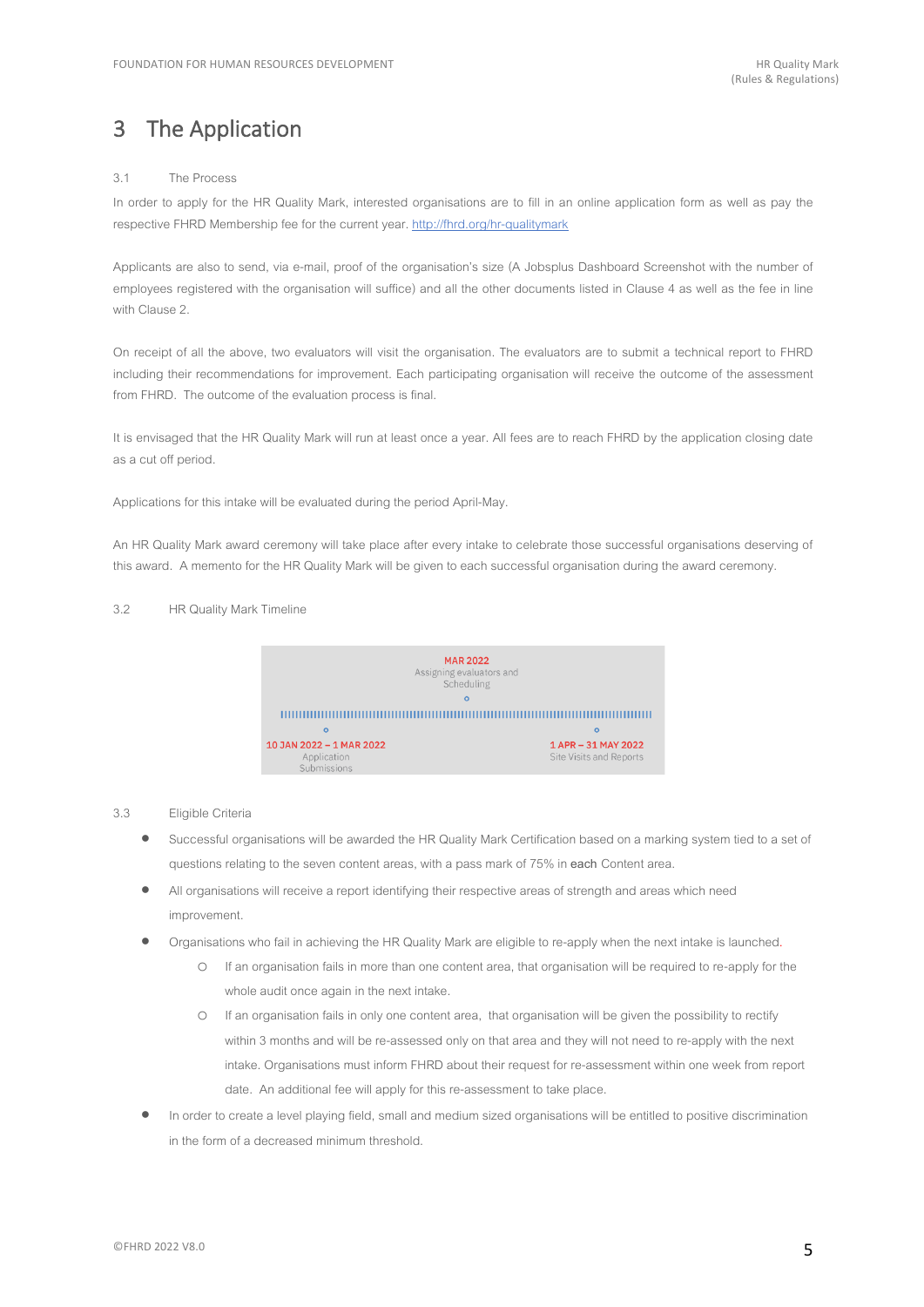• Evaluators will have to declare any conflict of interest with any organisation participating and/or sponsoring the HR Quality Mark.

### 3.4 The HR Quality Mark logo

The HR Quality Mark logo (located on the front cover of the Rules and Regulations) is the official logo. Successful organisations are able to use the HR Quality Mark Logo for a period of three years on:

- All outgoing correspondence
- Recruitment advertising
- Press releases and social media websites

Successful organisations will also be listed in a register on the FHRD website with their company logos.

## 4 Information on Data Protection

#### 4.1 Data Protection

FHRD is committed to ensure that your information is used responsibly and in accordance with the Data Protection Act (Cap. 586 of the Laws of Malta). The collection, use and processing of data from organisations shall comply with the following principles. Namely that data is:

i. processed fairly and lawfully;

ii. always processed in accordance with good practice;

- iii. only collected for specific, explicitly stated and legitimate purposes;
- iv. not processed for any purpose that is incompatible with that for which the information is collected;
- v. processed adequately and is relevant
- vi. processed correctly and is up to date;

vii. subject to reasonable measures to complete, correct, block or erase data to the extent that such data is incomplete or incorrect

viii. not kept for a period longer than is necessary, having regard to the purposes for which they are processed.

### 4.2 How your information will be used

The data you provide us about your organisation, including policy documents, incentives and records pertaining to your workforce and employment practices, shall be used for the following purposes:

i. to assess your organisation's eligibility for the HR Quality Mark based on the principles and practices set forth

ii. for research purposes such that FHRD can assess current practices in Malta and be able to tailor its services to the needs of both employers and employees.

We will not use the information you voluntarily provide us with for purposes other than those for which you were informed, without first providing you with an opportunity to agree or otherwise limit any use for other purposes to which you have consented. No reference shall be made to your organisation when referring to or quoting the data you supply, unless explicit written consent is obtained beforehand.

Any information or data obtained about the organisation's business during the course of evaluation shall be kept in confidence and shall not be used under any circumstances unless authorised by the organisation. All organisations' employee personal information shall be managed and stored in accordance with GDPR guidelines.

#### 4.3 Contact us

For further details about the HR Quality Mark and issues related to this certification, you may contact the Foundation for Human Resources Development on: Tel: 21313550 or via email: qm@fhrd.org